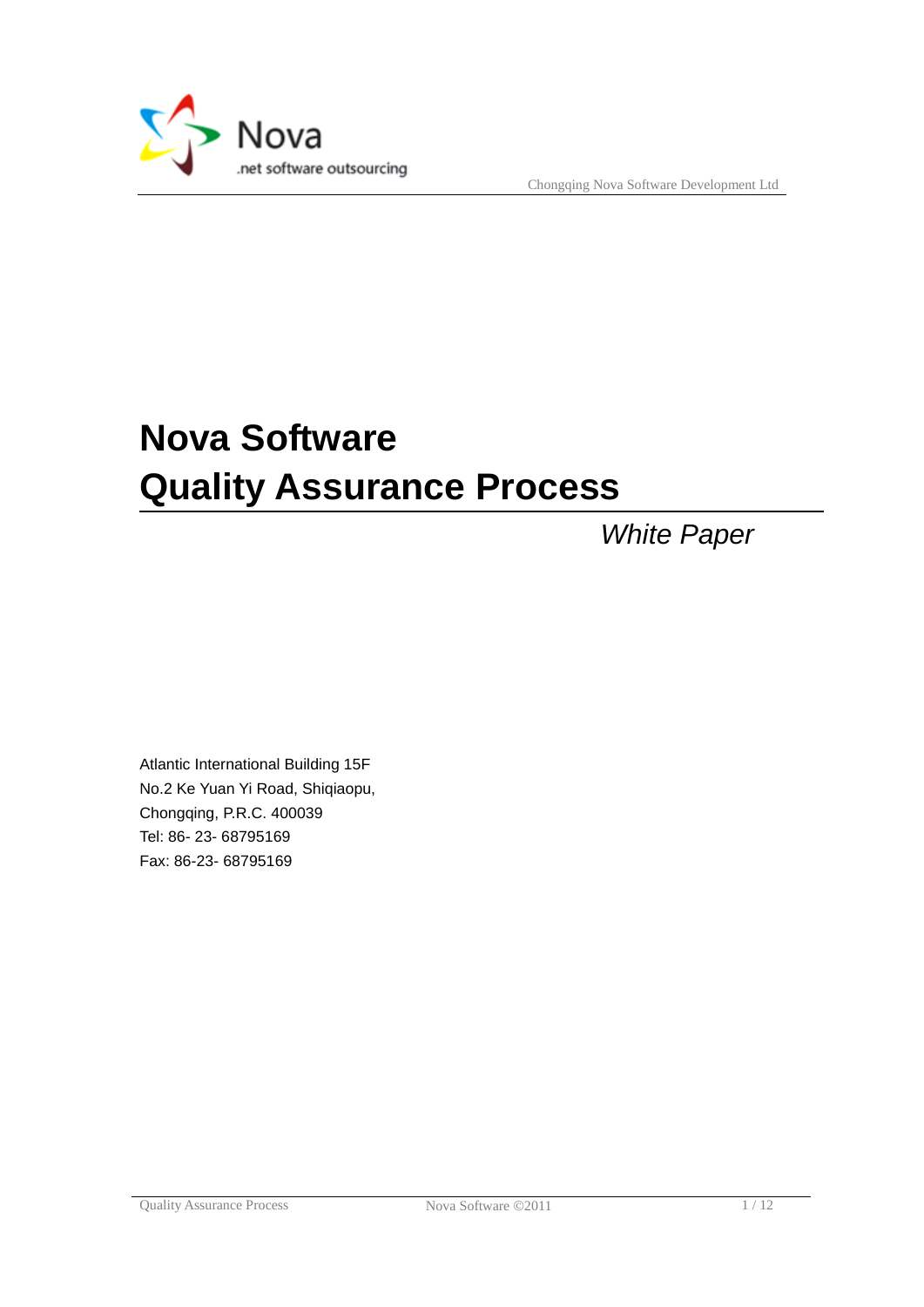

# <span id="page-1-0"></span>**Table of Contents**

| 1 <sub>1</sub> |      |       |  |  |  |
|----------------|------|-------|--|--|--|
|                | 1.1. |       |  |  |  |
|                | 1.2. |       |  |  |  |
|                | 1.3. |       |  |  |  |
| 2.             |      |       |  |  |  |
|                | 2.1  |       |  |  |  |
|                | 2.2  |       |  |  |  |
|                |      |       |  |  |  |
|                |      |       |  |  |  |
|                |      |       |  |  |  |
|                | 2.3  |       |  |  |  |
|                | 2.4  |       |  |  |  |
|                | 2.5  |       |  |  |  |
|                |      | 2.5.1 |  |  |  |
|                |      | 2.5.2 |  |  |  |
|                |      | 2.5.3 |  |  |  |
|                | 2.6  |       |  |  |  |
|                |      |       |  |  |  |
|                |      |       |  |  |  |
|                |      |       |  |  |  |
| $\mathcal{E}$  |      |       |  |  |  |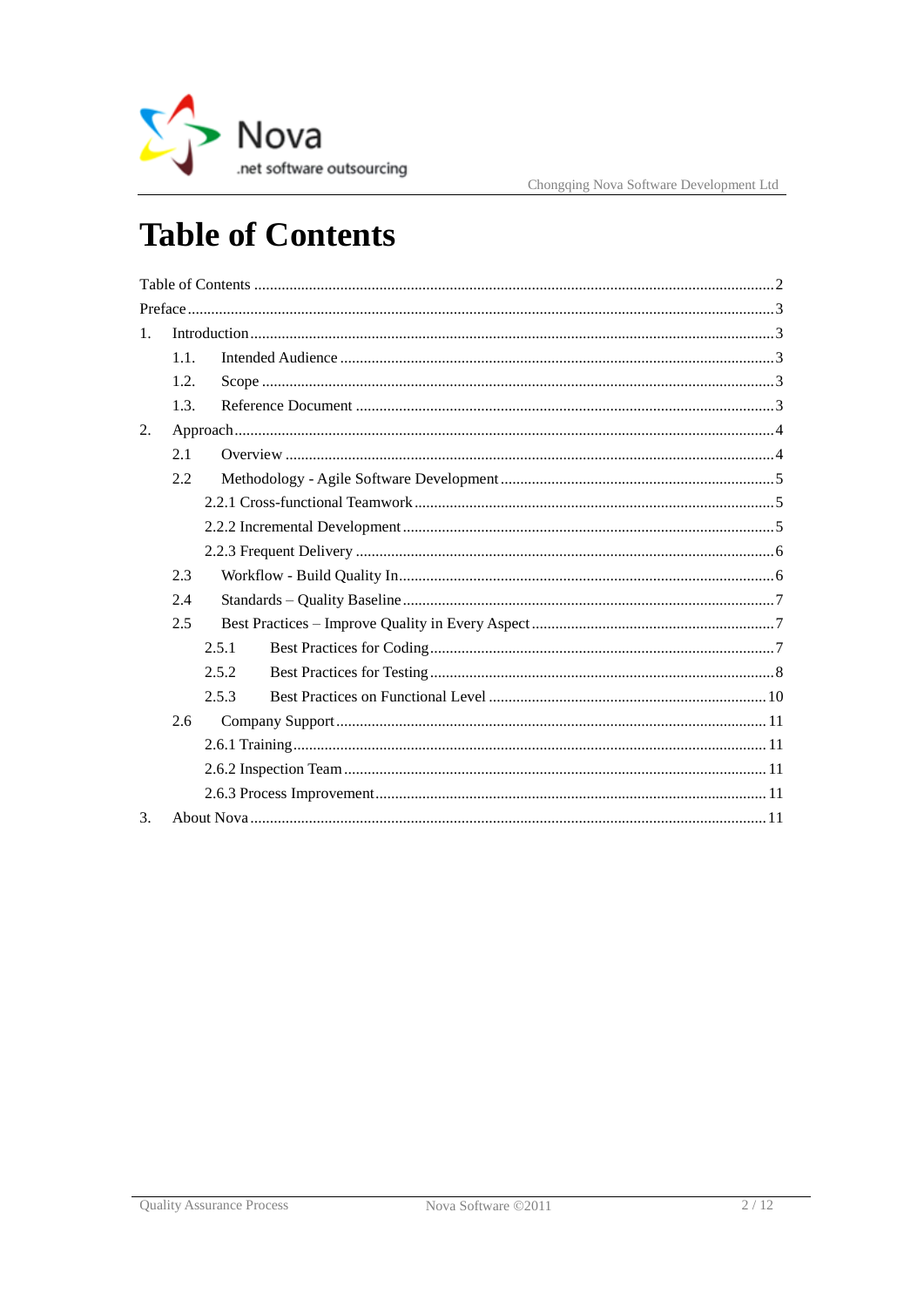

# <span id="page-2-0"></span>**Preface**

Quality assurance (QA) is a very significant branch of the entire Software Development Life Cycle (SDLC). It is an integral and critical phase of any software development project. This process not only meets requirements but also ensures reliable and stable software to make sure that any agreed-upon standards and procedures are followed.

The purpose of this white paper is to describe for our clients how the Software Quality Assurance (SQA) program in Nova is structured and how we ensure that the process is followed by every project team.

# <span id="page-2-1"></span>**1. Introduction**

Quality Assurance process at Nova Software is to verify that all software we develop meets the specifications and expectations of our client. It is always a very critical aspect from the initial phase to the release phase of software development life cycle.

# <span id="page-2-2"></span>**1.1. Intended Audience**

Target audience of this document includes

- Quality Assurance manager and personnel
- Project manager and development personnel
- <span id="page-2-3"></span>Clients of Nova Software Development Ltd

# **1.2. Scope**

The scope of this document includes:

- Objective of Quality Assurance activities
- Contents of Quality Assurance activities
- <span id="page-2-4"></span>Implementation of Quality Assurance activities

# **1.3. Reference Document**

- Implement a Development Task at Nova.doc
- Nova Designing Standard.doc
- Nova Testing Standard.doc
- Nova Database Coding Standards.doc
- Nova C# Coding Standards.doc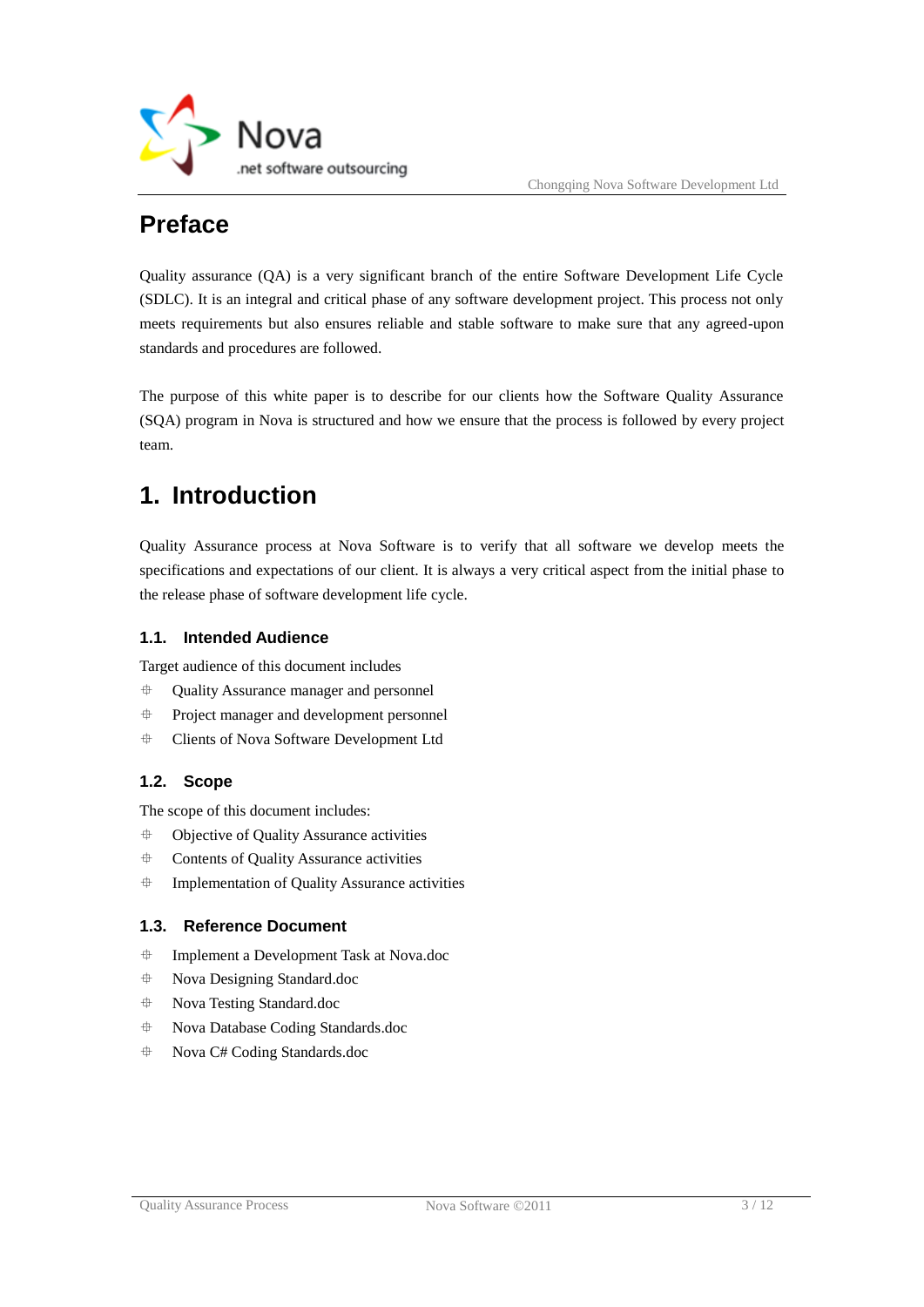

# <span id="page-3-0"></span>**2. Approach**

# <span id="page-3-1"></span>**2.1 Overview**

Nova's quality assurance strategies are based on those principles:

- $\triangleright$  The quality assurance activities are not only some tasks executed at the end of the development phase (for example, testing), they run through the entire software development life cycle (SDLC).
- $\triangleright$  Good quality is a result of team work, the quality is everyone's responsibility, and it is built by everyone's daily work.
- > "Prevent bugs from happening" over "Inspection and testing".

Thus we built our quality assurance system as below:

- 1. Methodologies Agile Software Development (Nova suggest our clients to building up cross functional teams, who will adopt incremental development with short iterative cycles.)
- 2. Workflow Build Quality In (All developers in Nova follow this flow to make sure the task is really DONE: estimate development cost-> create self-test list-> code unit test-> coding->run unit test-> code refactor-> code peer review-> execute self-test-> merge and submit code.)
- 3. Standards Standardizing (All Nova developers shall obey to the company's standards  $C#$ Coding Standards, Database Coding Standards, User Interface Standards, Definition of Done, etc.)
- 4. Best Practices (Teams in Nova adopted a lot of best practices to improve the quality)
	- a) Best Practices for Coding Unit Test, TDD, Code Review, Refactor, Daily Build/Continuous Integration
	- b) Best Practices for Testing Self-testing, Cross-testing, Integration Testing, Regression Testing, Test Flow
	- c) Best Practices on functional level Prototype, Function List, Scrum Review
- 5. Company Supports (Management in Nova will also monitor and support the teams to make sure that they can meet our clients' satisfaction.)
	- a) Training
	- b) Inspection Team
	- c) Process Improvement

As you can tell from the above strategies (which will be further introduced later on), Nova has built a systematic mechanism to ensure the quality of the software products. And what's more, it is evolving itself.

Quality Assurance Process Nova Software © 2011 4/12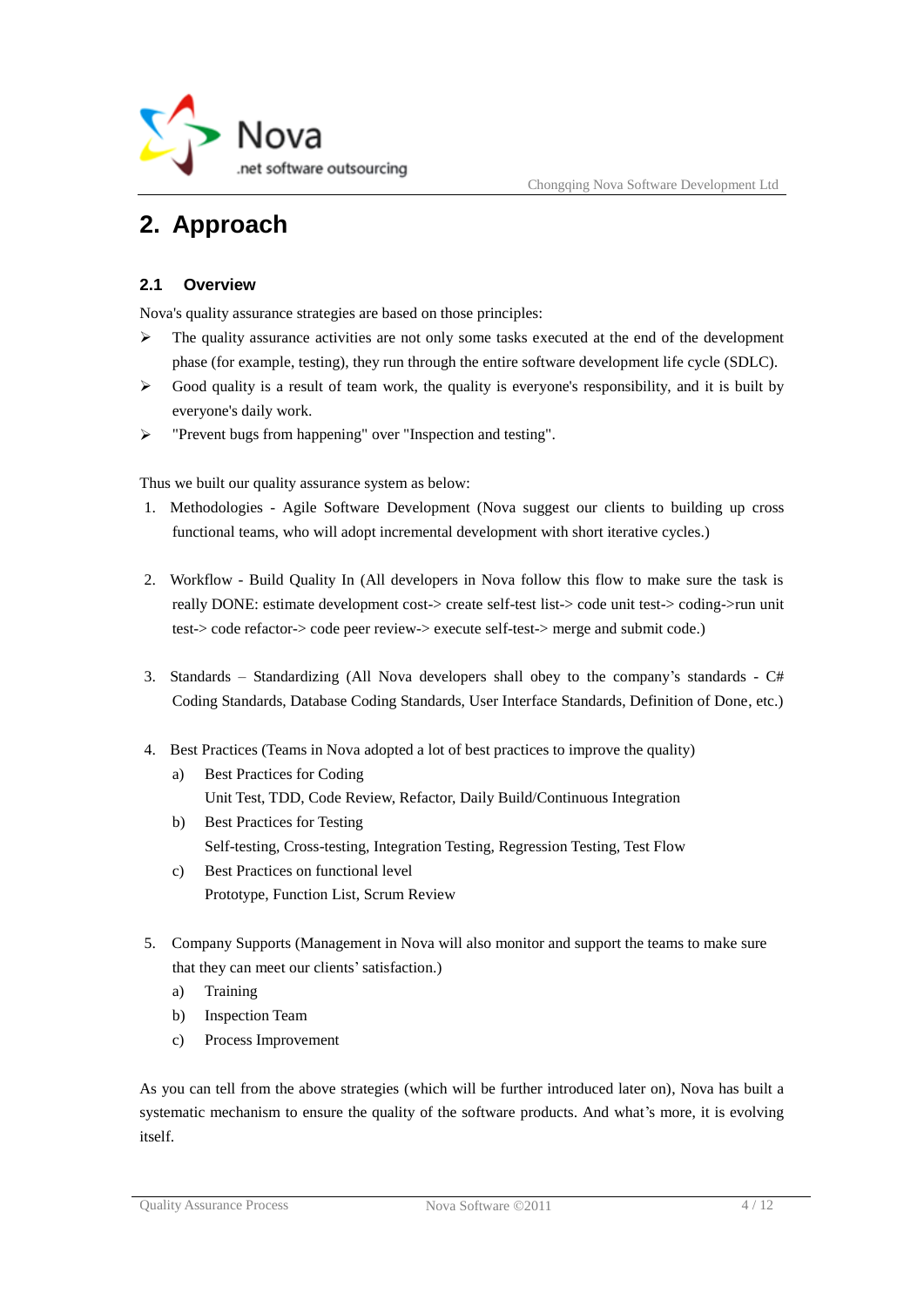

And one more thing to be mentioned is, as the famous Project Management Triangle indicates, the Quality is not isolated, it will interact with other aspects of the project, such as Budget, Scope and Schedule. Thus to assure the quality, Nova also adopted many best practices to Control Schedule, Manage the Scope, and Control Cost, so that Nova can take good care of the interaction between the quality and other constraints, this in turn further ensures the quality.

# <span id="page-4-0"></span>**2.2 Methodology - Agile Software Development**

Agile Software Development is a proven methodology which improves the software quality significantly. Since Agile includes many contents, we will only address three of them here to explain its effects on quality: Cross-Functional Team, Incremental Development, Frequent Delivery.

#### <span id="page-4-1"></span>**2.2.1 Cross-functional Teamwork**

A cross-functional team is made up of people from all sections of the company, such as Sales Dept., QA Dept., Development Dept., Management Dept. and etc. These people work at the same room, have directly contact, cooperate very closely with each other, thus the team itself is capable of delivering functions, no cross-sections communication is need.

In this way, the communication gap is reduced, feedback cycle is shorten and work efficiency is increased, thus Quality issues can be addressed earlier and fixed at a lower cost.

| ⊕<br><b>Table: Roles and Responsibility</b> |                             |                                                                           |  |  |  |
|---------------------------------------------|-----------------------------|---------------------------------------------------------------------------|--|--|--|
| <b>Dept</b>                                 | Role                        | <b>Responsibility in QA Activities</b>                                    |  |  |  |
|                                             | <b>QA Engineer</b>          | Track the running projects, review and evaluate artifacts, assure project |  |  |  |
| QA Dept                                     |                             | progress and artifact quality accord with relevant standards.             |  |  |  |
|                                             | Project Manager             | Grip the overall project management, implement Standards of each          |  |  |  |
| Dev Dept                                    |                             | phase, and coordinate between the QA and project team members.            |  |  |  |
|                                             | Architect                   | Cooperate with QA Dept. to specify relevant Standards                     |  |  |  |
|                                             | Clients' Feedback Collector | Record and integrate the project information and client's feedback for    |  |  |  |
| Sales Dept                                  |                             | further improvements.                                                     |  |  |  |

#### Below is an example of cross-functional team.

In Nova, all team members work very closely with each other, they sit next to each other, communicate very directly, and capable of making shippable artifacts. so all of them are cross-functional teams.

#### <span id="page-4-2"></span>**2.2.2 Incremental Development**

Incremental development is a scheduling and staging strategy, in which the various parts of the system are developed piece by piece, and integrated as a whole when they are completed. Comparing to traditional waterfall model, the final product grows incrementally with short iterative cycles. In this way, it can avoid bringing too many codes or changes in one time, thus it will reduce the chance of errors by an order of magnitude.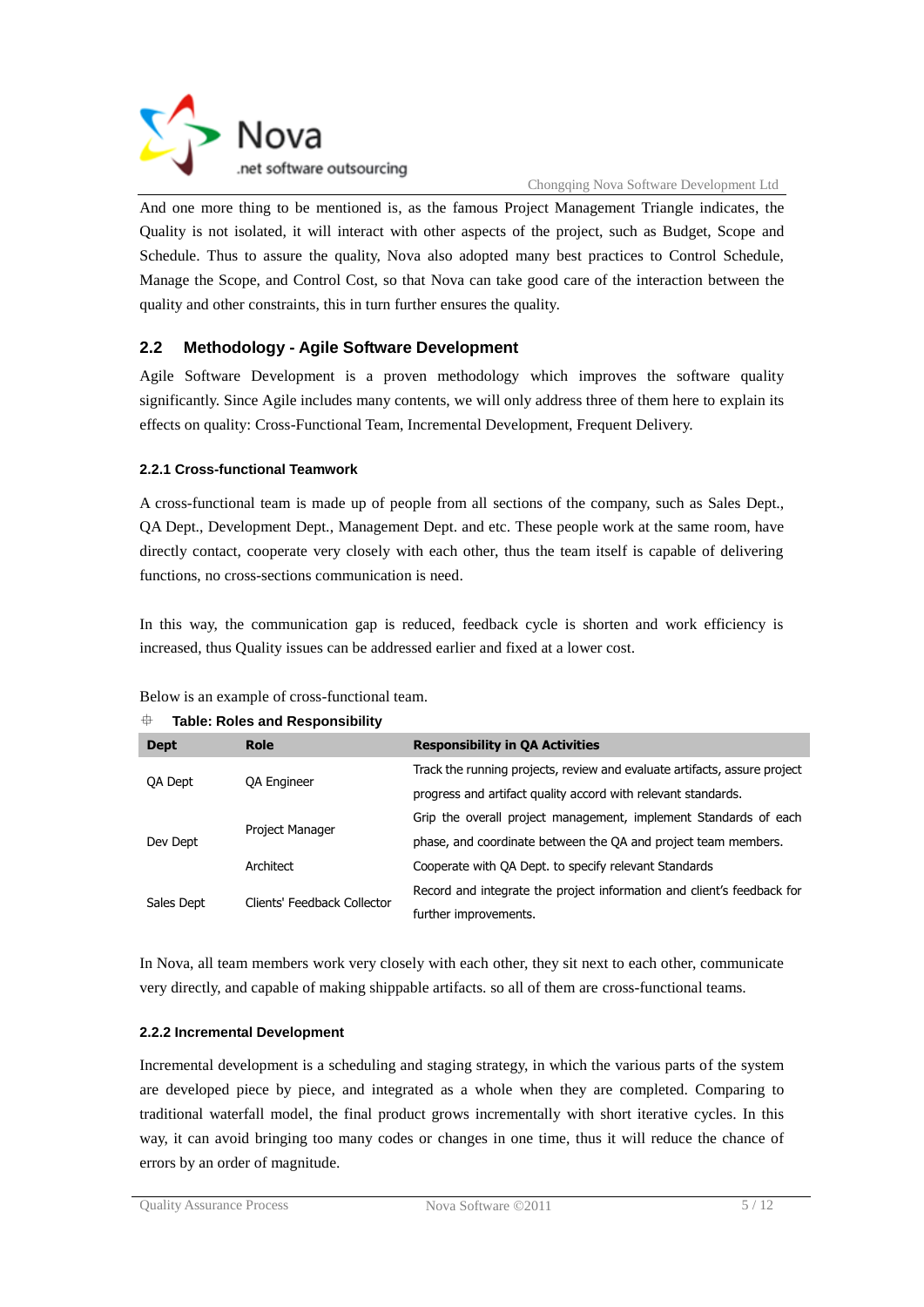

All the projects in Nova are using incremental development method to deliver functions, we separate the software development life cycle into many small phases and we will set up many milestones for a product.

#### <span id="page-5-0"></span>**2.2.3 Frequent Delivery**

As described in Incremental Development, the software are developed in many short iterative cycles, at the end of each cycle, deliverables will be delivered to testers and customers. In such a frequent manner, testers and clients can test the latest changes and give their feedback more timely and more quickly. Thus many defects can be found and fixed earlier, and similar issues will also be avoided in the following phases. It reduced the cost of errors a lot.

In Nova, the team is suggested to deliver software to our clients every two weeks. But as per the different situation of each project, the longest iteration is less than two months and the shortest reaches one week.

# <span id="page-5-1"></span>**2.3 Workflow - Build Quality In**

One of the essential components of Nova"s QA process is the participation of standardized workflow, in which we have integrated our quality strategies and methods. Details are listed in Implement a Development Task at Nova.doc, here is a high-level flowchart abstracted from the document.



Implement a development task workflow in Nova

This flow ensures no necessary steps will be skipped by developers, thus many potential issues can be avoided. And as you can tell from the figure above, in this flow many checking will be executed at the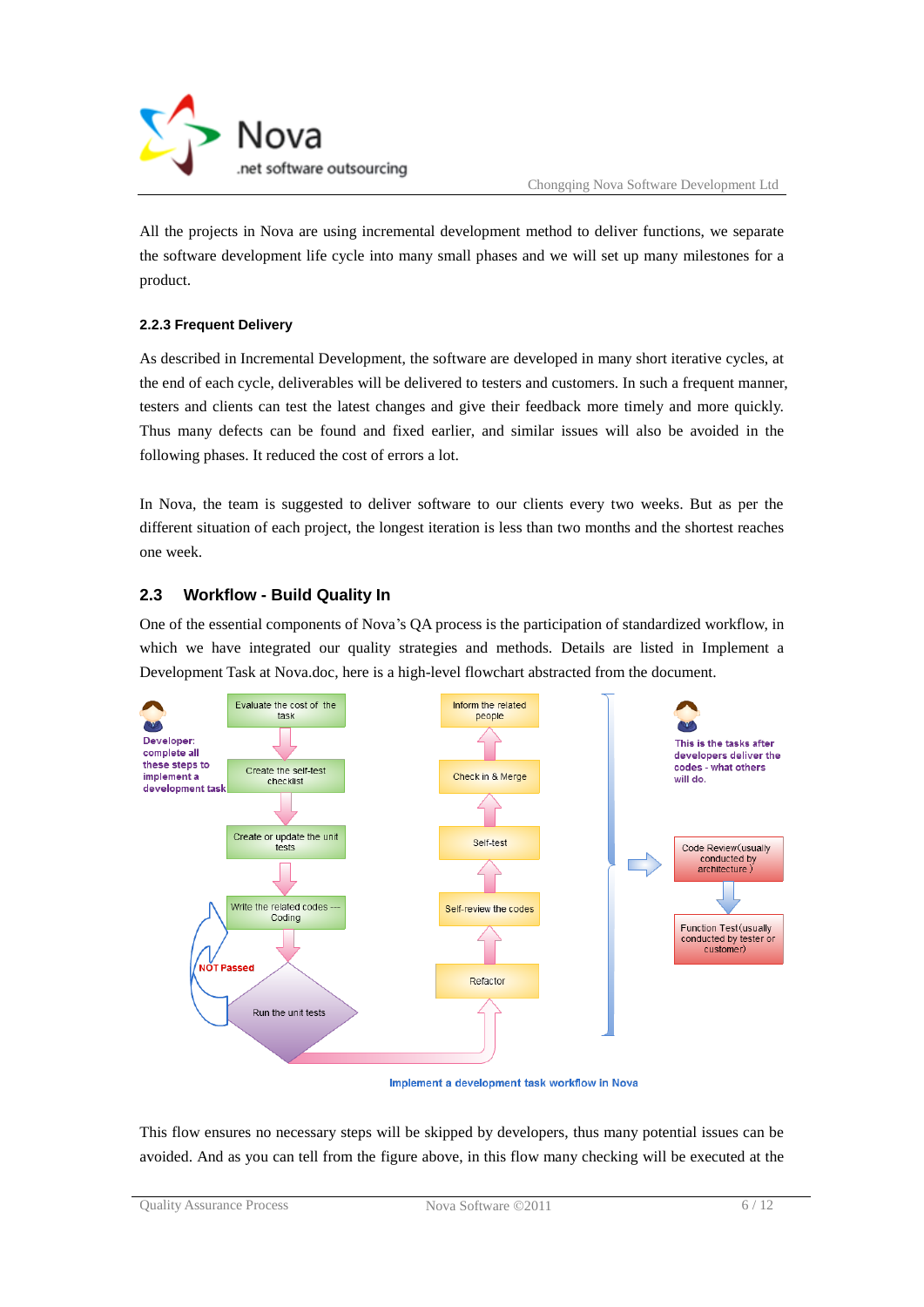

first moment on potential outputs, this will further ensure that issues will be found and fixed in the first place.

# <span id="page-6-0"></span>**2.4 Standards – Quality Baseline**

Standards are basic components of any QA system, Nova has made a lot of standards for the team members to follow, including C# coding standards, database coding standards, user interface standards, testing standards etc.

All together, these standards set up a baseline for our Quality. Which will make sure the software quality would be on a reasonable level.

# <span id="page-6-1"></span>**2.5 Best Practices – Improve Quality in Every Aspect**

To maximally assure and enhance each project's quality, Nova Software engineers adopt many best practices in every aspect of our projects, basically we can separate those practices into three categories: Best Practices for Coding, Best Practices for Testing and Best Practices on Functional Level.

#### <span id="page-6-2"></span>**2.5.1 Best Practices for Coding**

These practices are majorly focusing on improving the quality of source codes, which will result in more maintainable products. This means less errors and fewer maintain cost.

#### **2.5.1.1 Unit Test**

Unit tests are codes written to validate the correctness of development units (such as functions and classes). They form a safety net to prevent codes from unintended changes. Thus once something goes wrong, unit tests can help the programmer find and fix it very quickly, and it also saves many testing efforts. In Nova, each project will implement unit testing once they get clients" approval.

#### **2.5.1.2 TDD**

Test Driven Development requests developers to write tests before implementing functions. This way will force developers thinking from the users' point of view, and making a more thoughtful design before coding. As the infamous over-design issue is avoided by TDD, it will keep the codes' complexity at a minimal level, so many wastes can be saved. Nova teams will adopt this practice if the client understands the cost and benefit of TDD.

#### **2.5.1.3 Code Review**

Code Review is a proven practice which can improve the codes' quality a lot. By reviewing the codes, many potential issues will be spotted, deviation of standards will get corrected, and most importantly, experience will be shared between developers, all of these will contribute to the overall quality of the software. Every Nova team is practicing Code Review.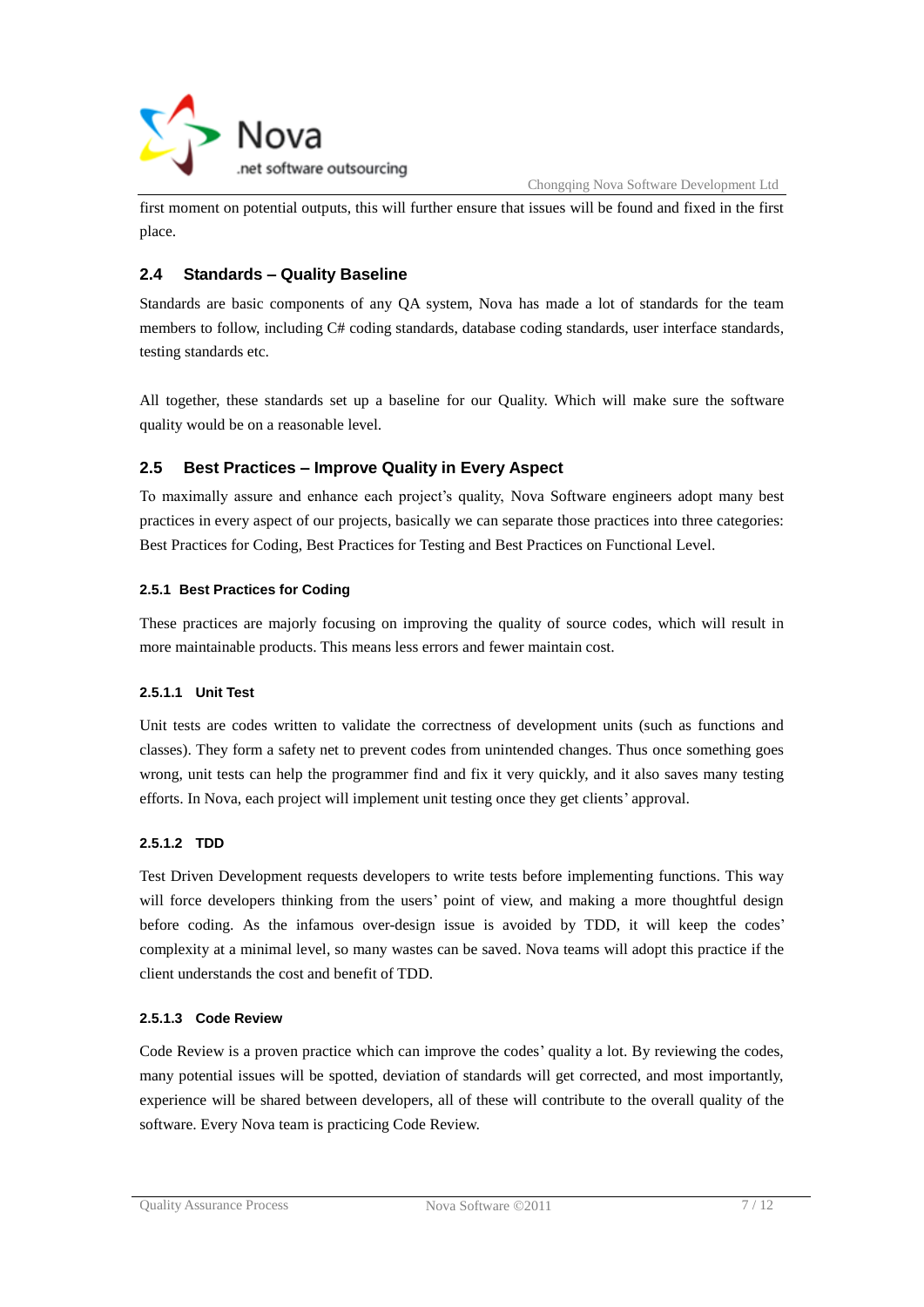

#### **2.5.1.4 Refactor**

Refactoring is a disciplined way to clean up code and improve design. It can keep codes tidy so that minimizes the chances of introducing bugs. By refactoring, the codes quality will be improved a lot and the product's lifecycle will be extended. All projects in Nova are requested to refactor codes when new changes are made, and refactor is also a part of Nova"s development workflow.

#### **2.5.1.5 Daily Build**

Daily Build is the practice of doing software builds on a daily basis. It can minimize integration risk and avoid many time-consuming bugs which would appear in batch integration. Daily Build assures that developers are sync with each other so that any defects caused by misunderstanding and lack of communication can be easily addressed and quickly fixed. All the projects in Nova are requested to check in codes every day and build them.

#### <span id="page-7-0"></span>**2.5.2 Best Practices for Testing**

These practices are focusing on testing activities, by implementing efficient and effective tests, the products" quality will be guaranteed at a reasonable cost.

#### **2.5.2.1 Self-testing**

As indicated in the workflow above, every programmer in Nova should do the self-test according to some checklist before committing the modification. The purpose is to make sure that the outputs of developers are acceptable. By effective self-testing, many issues can be discovered and fixed at an earlier stage with lower costs. Following test activities will also benefit from this.

#### **2.5.2.2 Cross-testing**

Cross-testing means A tests B"s outputs while B tests A"s outputs. Since everyone has his/her blind spots, cross-testing will add value to software quality. Another reason cross-testing works is due to the psychological reason that people don"t like their mistakes be found by others, they will be more caution if the team adopt cross-testing. In Nova, cross-testing is suggested practice, but many teams have adopted it because they tried it and it works well for them.

#### **2.5.2.3 Regression Testing**

To do a successful regression testing, all test cases need to be run and get passed, every module of this software should be fully tested. By doing this, you can find most issues (maybe over 95%) that hidden in the software, thus it minimizes the chances that an issue might be left out to users. It gives the final product"s quality an overall guarantee. In Nova, Regression Testing will be implemented when a version is to be released, the team might arrange two or three weeks for testing and bugs fixing, but it depends on the project's size.

#### **2.5.2.4 Integration Testing**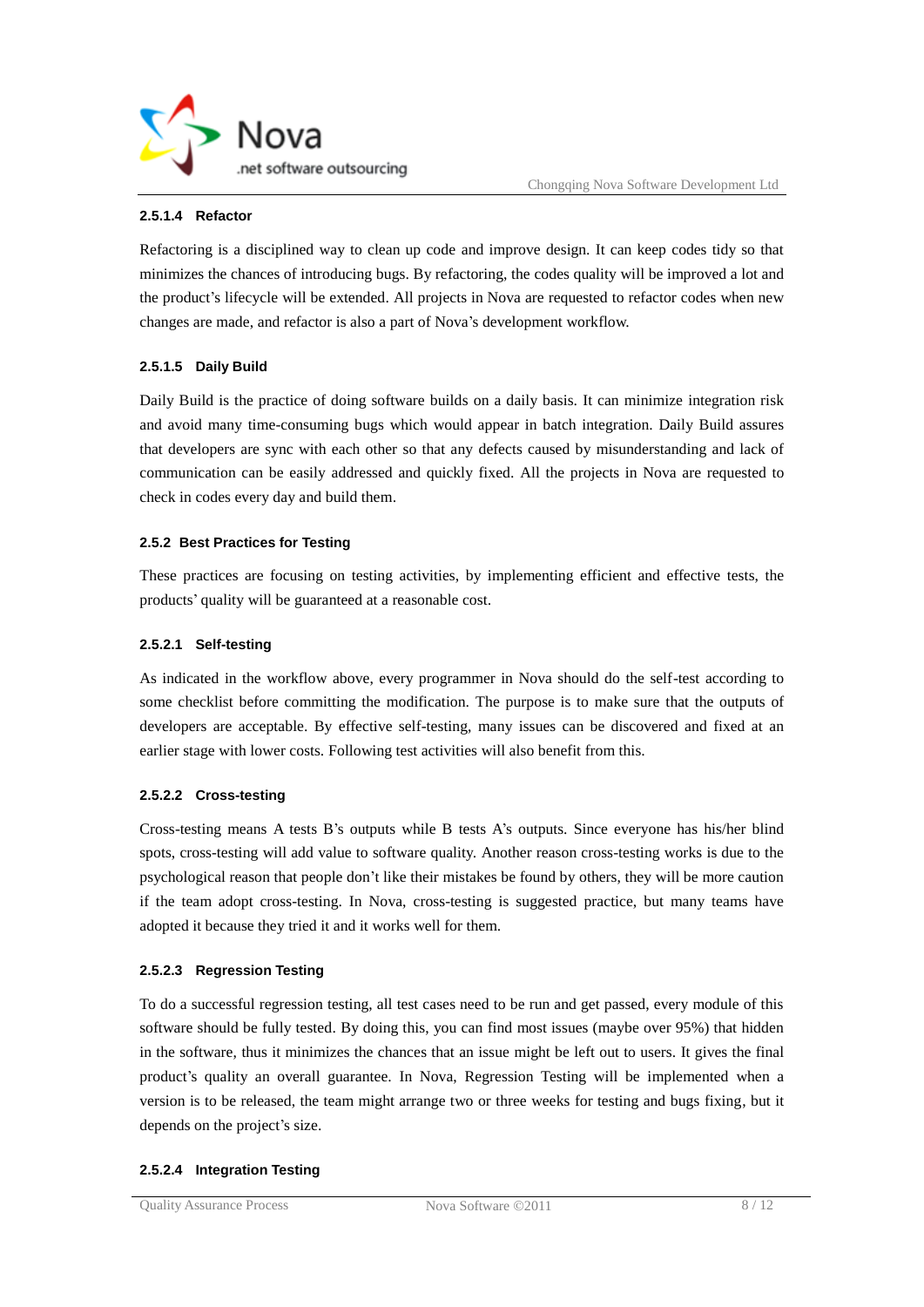

Integration Testing is the testing implemented while integrating, it will make sure the integration won"t break the software, and it is also used to make sure the related modules won"t be influenced by this integration. Since Nova teams are implementing continuous integration and daily builds, they will only implement integration testing when necessary by running a pre-defined checklist.

#### **2.5.2.5 Test Flow**

An appropriate test workflow can make the testing activities more efficient and effective, which in turn enhances the quality of the software. Nova testers follow the following steps in their daily work to contribute to the quality.

#### **a) Clarify Quality Requirement**

The first step is to identify the quality requirement. Nova testers will analyze the requirements provided by the client very carefully, and they will communicate their questions with our clients, they will also confirm their understanding of the quality requirements (such as performance requirements and security requirements etc.) before taking further steps.

#### **b) Create Test Strategies and Test Plan**

Once the quality requirements are clear, test strategies will be set up. For example, which type of testing (such as performance testing, security testing, install/uninstall testing, compatibility testing) need to be implemented in this project, how frequently each type of testing will be executed, when to do them, and how to measure the result etc. Then a test plan will be made to guide the incoming testing activities.

#### **c) Create Test Cases**

For each feature (user story or specification) of the software, our testers will design some test cases, these cases will indicate how each feature will be tested and what the expected results will be. They will be used both in test execution step and in regression testing. It is very common that testers will find many potential issues while designing tests cases.

#### **d) Test Execution**

In this step, test plan will be executed. This involves plenty of activities, such as preparing necessary environments, preparing test data and tools, execute test cases and so on.

#### **e) Report Bugs**

If testers find bugs in the previous step, they will log the bugs in the bug management system (for instance, Mantis/Bug Net/Bug Tracker). Thus developers can reproduce and fix them.





### **Test Flow in Nova**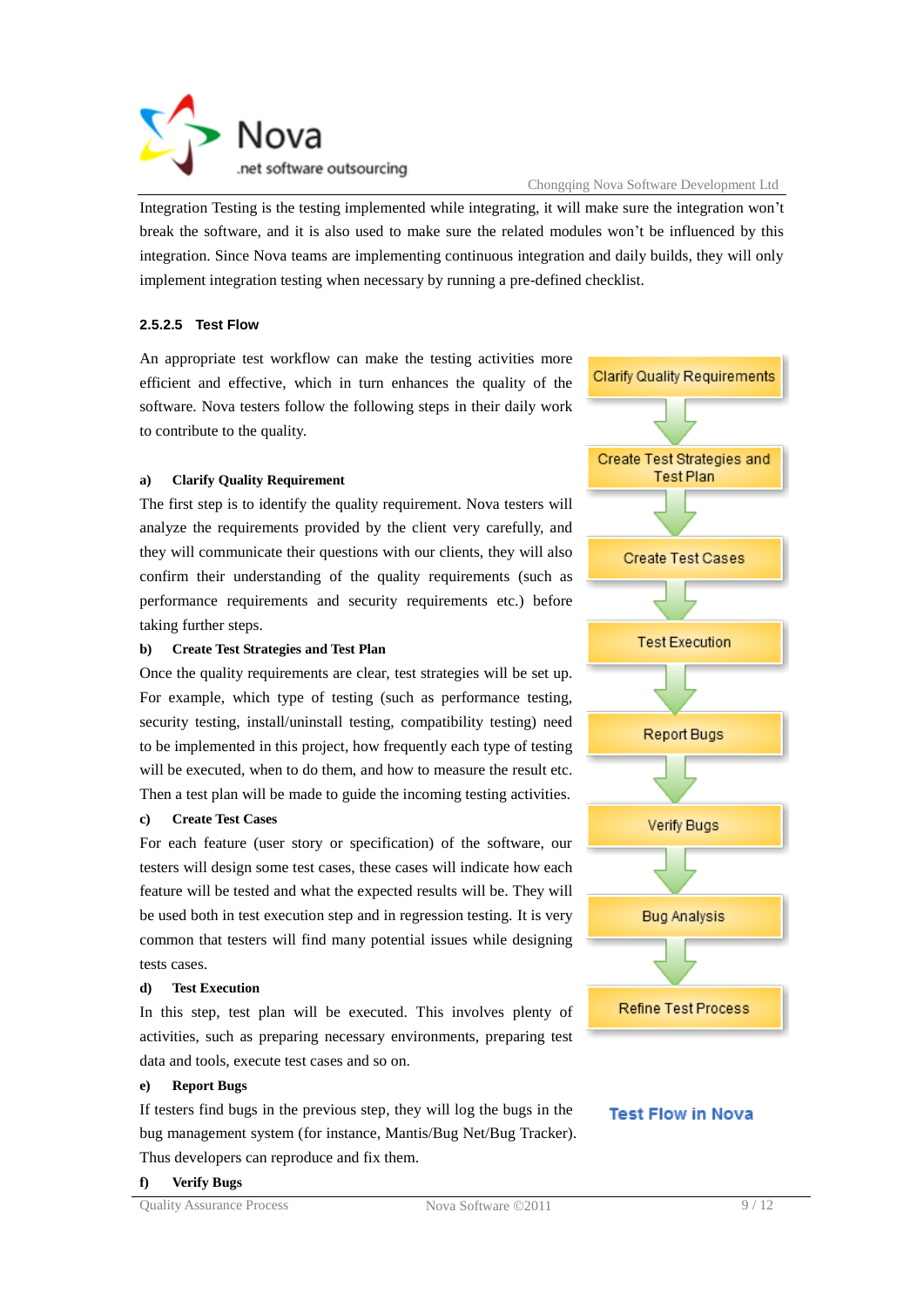

Chongqing Nova Software Development Ltd

When the bugs are fixed, their status will be changed to "fixed/resolved" and they will be assigned back to testers, then testers need to verify them to make sure these bugs no long exist.

#### **g) Bug Analysis**

By analyzing bugs" status and trends, you will have a better understanding of the quality situation. This activity will generate some valuable information so that you can decide if the original plan should be adjusted. Nova conducts thorough bug analysis both during and after the development phase.

#### **h) Refine Test Process**

At the end of each iteration or after a major version is released, Nova testers will analyze if the current test processes and activities are effective enough, and then they will improve them. The refined processes and activities will be applied in the next phase, so as to gain higher quality.

#### <span id="page-9-0"></span>**2.5.3 Best Practices on Functional Level**

These practices are majorly executed on function level, they can"t be sorted into coding or testing activities, but they do help us get better quality, thus we call them Best Practices on Functional Level.

#### **2.5.3.1 Prototype**

Though the major purpose of making prototype is to communicate and confirm requirements with clients, quality will also benefit a lot by practicing this. As many missing functionality issues, misunderstandings issues and poor user experience issues will be identified and solved very earlier, prototyping avoids plenty of bugs and saves the cost of quality a lot. It also contributes to quality by setting up some criteria for coming tasks.

All Nova teams adopt some kind of prototyping technology, some of those prototypes are made by our clients, and some of them are made by Nova team.

#### **2.5.3.2 Function List**

Function List is an organized list which includes all features of the software, and it will be revised when requirements change. Since Function List can be used in the practice of self-testing and regression-testing, it will minimize the chances of missing something, and it also help the team discovery inconsistent issues. All Nova teams should update the function list before implementing the function.

#### **2.5.3.3 Scrum Review**

Scrum Review is a practice originated from the Scrum methodology, it is practiced at the end of each Scrum Sprint (iteration). The team must demonstrate the working software to all stakeholders once they got something deliverable, this activity forces the team deliver something that really works rather than some 90% done garbage. It also gives other stakeholders a chance to make their inputs, which may improve the quality as well. It is a suggested practice in Nova, some teams have adopted this and it works well.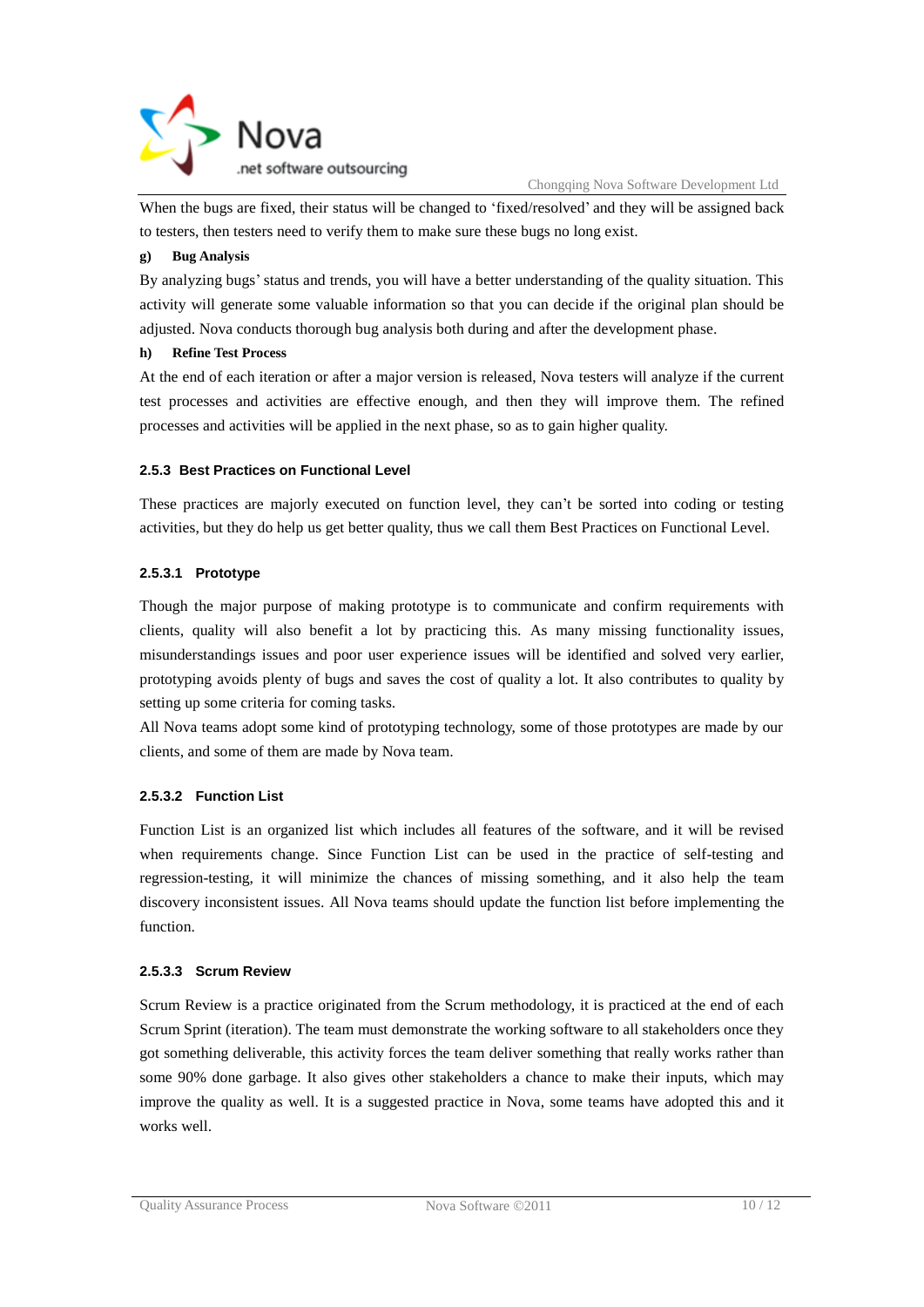

### **2.6 Company Support**

<span id="page-10-0"></span>As described at the beginning of this section, "Good quality is a result of team work", management also play a very important role in QA. Company"s support is very critical for successful quality assurance.

#### <span id="page-10-1"></span>**2.6.1 Training**

Training conducted by the company can make sure that the employees have a good understanding of the quality assurance policies, standards, practices etc. Training will also remove some obstacles encountered by the team when adopting best practices. And by sharing experience across different teams, training will help other teams avoid similar mistakes. Besides, technical training will increase the programmers"skills which will result in less errors and better quality.

#### <span id="page-10-2"></span>**2.6.2 Inspection Team**

The inspection team is an in-house management team to make sure the company policies, standards, workflows, required practices, management regulations are well executed by Nova teams. It is consisted of the most experienced managers and technical experts in our company. The inspection team carries out an inspection every two weeks by randomly select some team in Nova. If your team is selected, an inspector will come to work with the team, find out what they are doing right, what they are doing wrong, and then work out the improvement points and solutions with the team. The team has to adjust its' behavior in limited time period when the inspector will come back to recheck.

By making sure the standards are well executed by Nova teams, Inspection Team is the QA methodology facilitator in Nova.

#### <span id="page-10-3"></span>**2.6.3 Process Improvement**

Process improvement is another important support to QA offered by Nova, it means the company will continuously improve the processes, standards, practices and so on. By gathering feedback from teams, summarize the experience and learning industry standards, Nova will continuously improve the existing QA methodology to further assure our quality.

# <span id="page-10-4"></span>**3. About Nova**

Nova Software Development Inc. is a software development and outsourcing firm based in Chongqing China, specializing in helping Europe and US companies reduce their development costs.

The deepening global division of labor enlightens us that only specialization can create maximum value. Therefore, just at the inception of our offshore outsourcing service, we positioned ourselves as Microsoft .NET expert and considered SMEs (Small and Medium enterprises) as our target clients. We provide a complete range of service including web development, application development, or any other